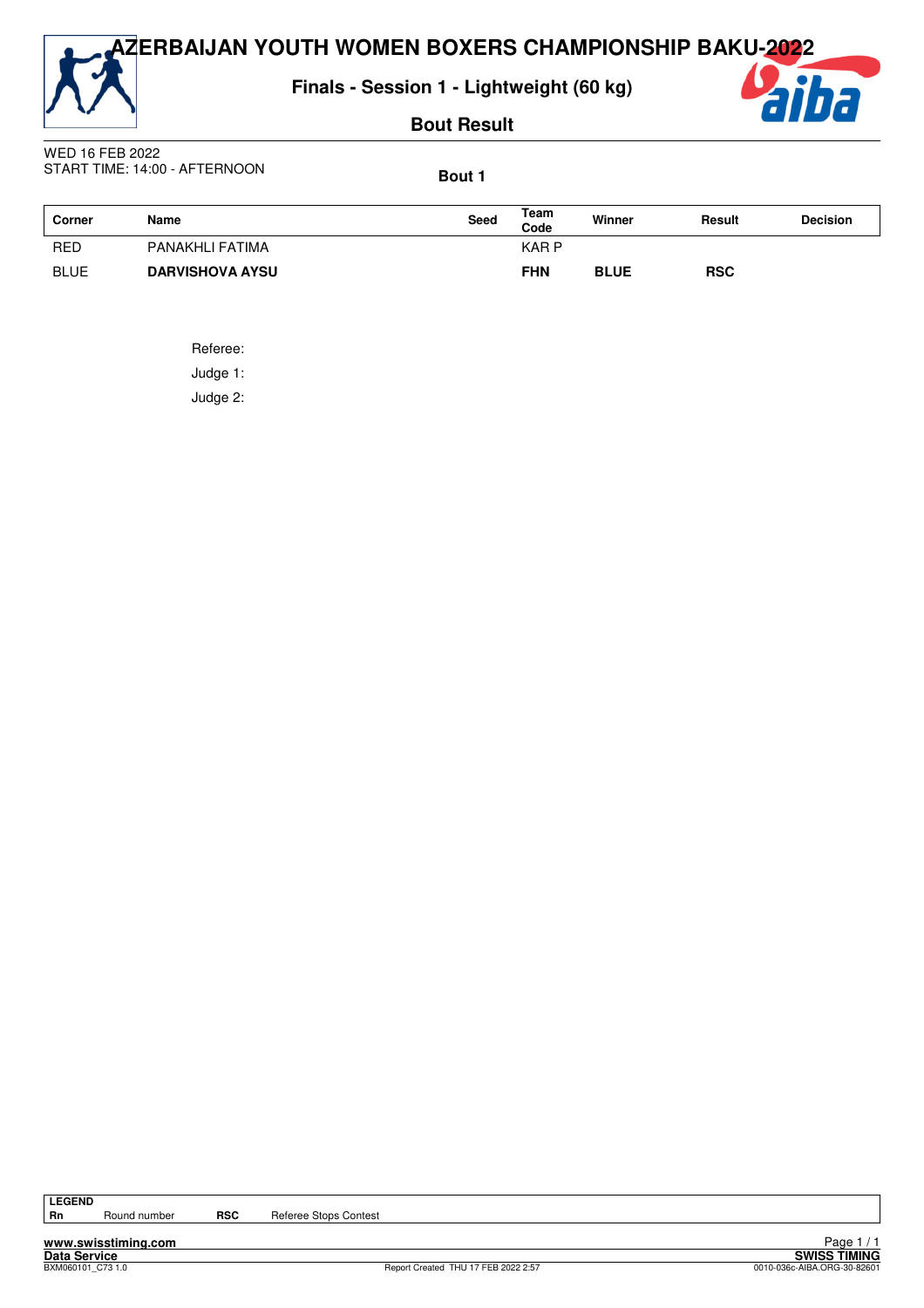

| Standings:             |              |  |  |  |  |  |  |
|------------------------|--------------|--|--|--|--|--|--|
| <b>1. DARVISHOVA A</b> | (FHN) Gold   |  |  |  |  |  |  |
| <b>2. PANAKHLI F</b>   | (KAR PSilver |  |  |  |  |  |  |
|                        |              |  |  |  |  |  |  |
|                        |              |  |  |  |  |  |  |
|                        |              |  |  |  |  |  |  |
|                        |              |  |  |  |  |  |  |
|                        |              |  |  |  |  |  |  |
|                        |              |  |  |  |  |  |  |

**NOTES**

Sorting order for ranked 3rd: from semifinals, first, loser against the gold medallist, second, loser against the silver medallist. For ranked 5th: from quarterfinals, same criteria to list the first two losers and then, loser against 1st listed with ranking 3, then 2nd listed with ranking 3.

**LEGEND**<br>Rn

Round number **RSC** Referee Stops Contest

**www.swisstiming.com**<br>Data Service<br>BXM060\_C75.1.0

Report Created THU 17 FEB 2022 2:59

External of the SWISS TIMING<br>
D010-036c-AIBA.ORG-30-82601 Page 1 / 1